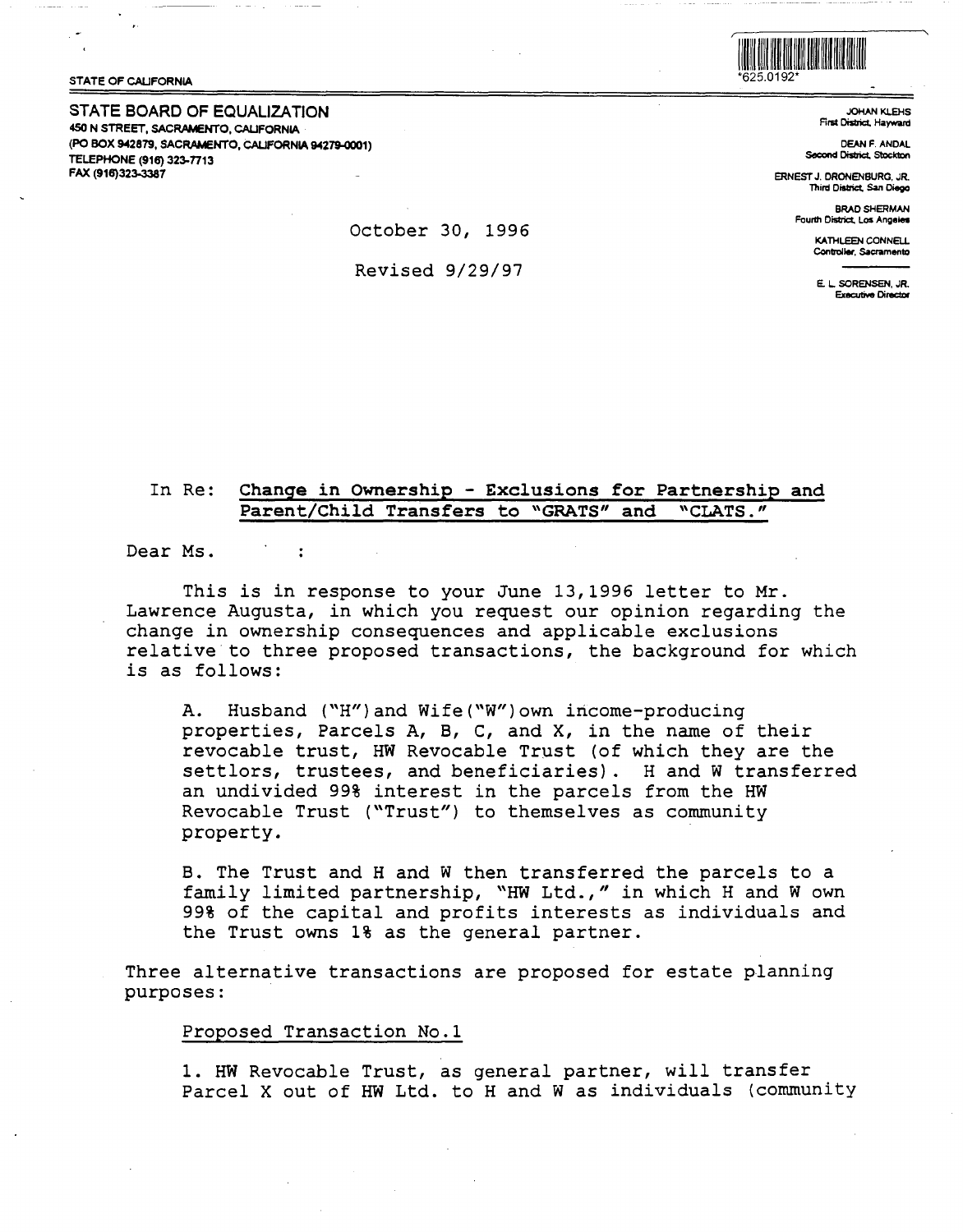property). Hand W will transfer undivided interests in Parcel X to their children, C1, C2, and C3, while retaining a 40% interest for themselves as individuals.

2. The five individuals **,H, W,** Cl, C2, and C3.will transfer their proportionate interests in Parcel X to a limited liability company, "Famco LLC," ("Famco") in exchange for proportionate interests in Famco.

3. H will assign one-half(50%)of his limited partnership interests (49.5% of capital and profits)in HW Ltd. to W, (equivalent to W receiving an additional 24.75%). w will transfer those interests to one or more Grantor Annuity Trusts (GRATs"), which are irrevocable by Wand in which W will be the sole income beneficiary for the following 6 to 18 years. The remainder beneficiaries of the GRATs are the three children or their trusts.

4. W, then holding 49.5% of HW Ltd., will assign one-quarter (25%) of her limited partnership interests (12.38% of capital and profits) to H, who will in turn transfer those interests to one or more GRATs (irrevocable by H), in which H will be the sole income beneficiary for the following 3 to 9 years. The remainder beneficiaries of the GRATs are the three children or their trusts.

During and upon the expiration of the terms of the GRATs, H and W will retain more than 50% of the interests in HW Ltd.

### Proposed Transaction No. 2

1. HW Revocable Trust, as general partner, will transfer Parcels C and A from HW Ltd. to H and W as community property.

2. Hand Wwill transfer Parcels C and A to one or more Charitable Lead Annuity Trusts, "CLATs," in which the Charity will be the sole income beneficiary for the following 10 to 12 years. The remainder beneficiaries of the CLATs are Cl, C2, and C3, and Hand Wwill be the Trustees. The CLATs cannot be revoked by Hand W.

### Proposed Transaction No. 3

1. Hand W will assign 40% of their limited partnership interests in HW Ltd. to one or more CLATs (irrevocable by H and W), in which the Charity will be the sole income beneficiary for the following 3 to 7 years, and the remainder beneficiaries will be Cl, C2, and C3 or their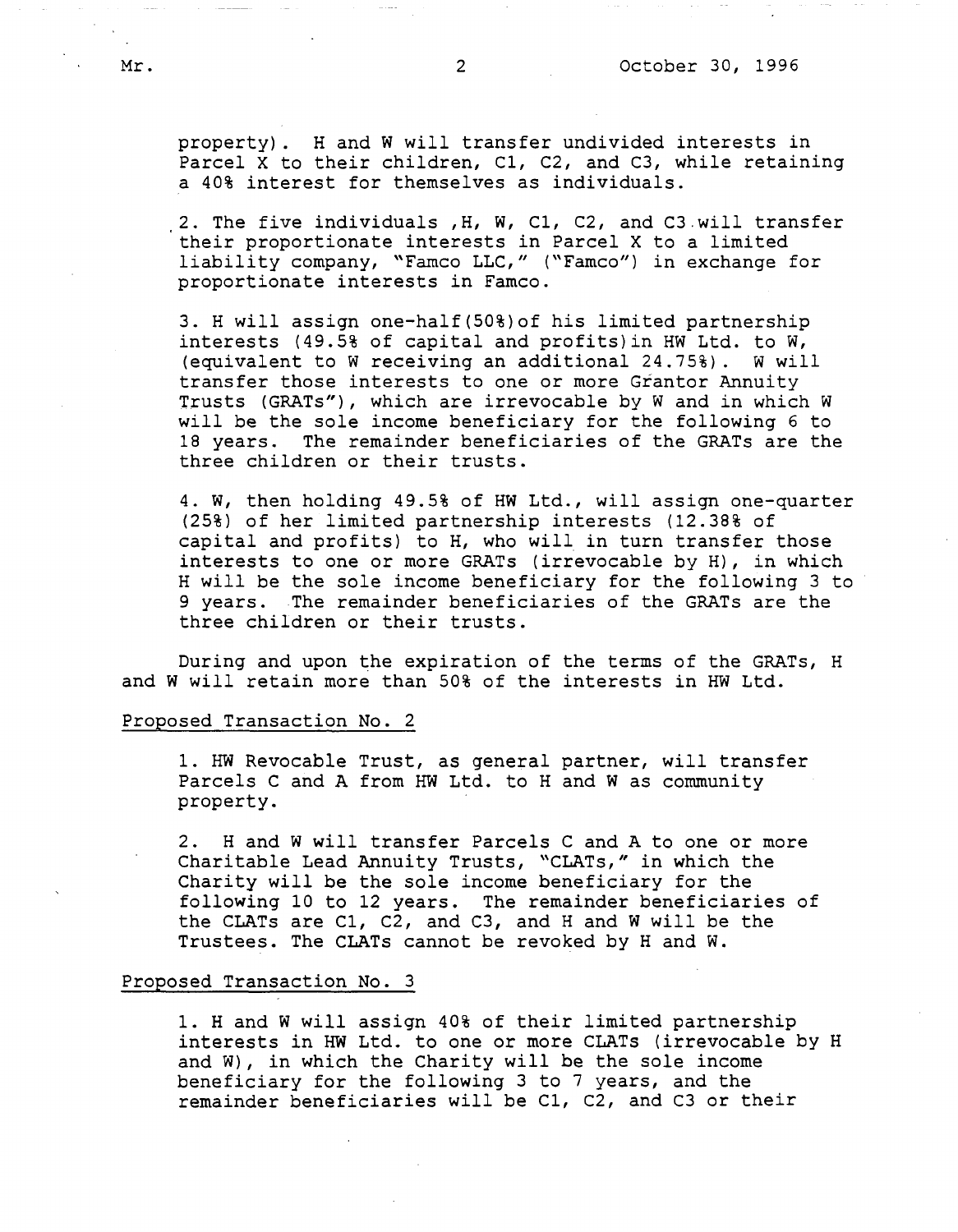trusts. Hand W will be the Trustees and will report all income payable to Charity on their personal tax returns.

## Your questions are:

(1) Whether the trust exclusions under Section 62(d) includes transfers of interests in legal entities and takes precedence over the change in ownership provisions in Section 64(d):

(2) Whether the step transaction doctrine is applicable to any of the foregoing transactions given the fact that they are all "intrafamily" transfers.

The answer to the first question is a qualified "yes," and the answer to the second question is "no," for the reasons hereinafter explained. An analysis of each proposed transaction is provided thereafter.

**Question 1: Whether Section 62(d) should take precedence over Section 64(d)?** 

**Yes. Transfers of interests in legal entities by "original coowners" into revocable trusts, truster-transferor beneficiary trusts, or truster reversion trusts should not be "counted" for Section 64(d) purposes.** 

### **Change in Ownership Concepts**

Revenue and Taxation Code Section 60 defines "change in ownership" as a "transfer of a present interest in real property, including the beneficial use thereof, the value of which is substantially equal to the value of the fee interest."

Within that definition are the provisions of Section 61 (f) and (i) which include as changes in ownership:

(f) Any vesting of the right to possession or enjoyment of a remainder or reversionary interest which occurs upon the termination of a life estate or other similar precedent property interest, except as provided in subdivision (d) of Section 62 and in Section 63.

\* \* \*

(i) The transfer of any interest in real property between a corporation, partnership, or other legal entity and a shareholder, partner, or any other person.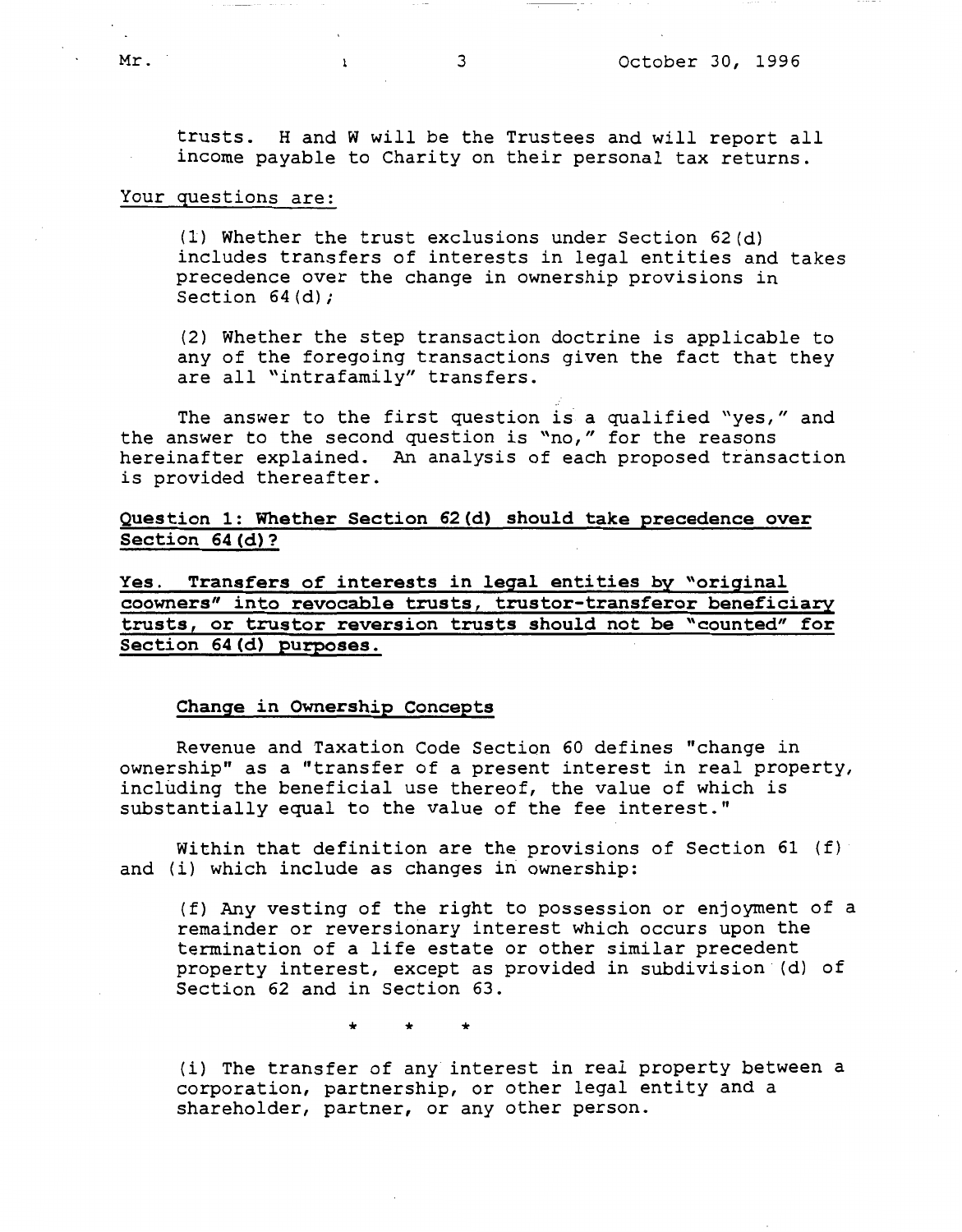The exception for transfers into trusts provided in Section 62(d) states that change in ownership shall not include:

(d) Any transfer by the trustor, or by the trustor's spouse, or by both, into a trust for so long as (1) the transferor is the present beneficiary of the trust, or (2) the trust is revocable; or any transfer by a trustee of such a trust described in either clause (1) or (2) back to the trustor; or, any creation or termination of a trust in which the truster retains the reversion and in which the interest of others does not exceed 12 years duration.

Rule 462.160, which interprets Section 62(d), expressly states in (b) (2) that the **transfer of legal entity interests into a trust** is **not** a change in ownership, as long as the trustorstransferors are or will be the sole present beneficiaries of the trust, or the trust is revocable. Rule 462.160(b) (2) states as follows:

"(b) Exceptions. A transfer to a trust is not a change in ownership upon the creation of or transfer to a trust if:

\* \* \*

(2) Revocable Trusts. The transfer of real property or an ownership interest(s) in a legal entity by the trustor(s) to a trust which is revocable by the trustor(s); provided, however, a change in ownership does occur at the time the revocable trust becomes irrevocable unless the trustortransferor remains or becomes the sole present beneficiary.

Based upon the foregoing statement in the rule, transfers of interests in legal entities into trusts that are otherwise excludable under Section 62(d), are excluded from change in ownership, as well as transfers of real property. The last part of the sentence in (b) (2) specifically excludes transfers of real property or legal entity interests to **irrevocable** trusts where "the truster-transferor **remains ...the** sole present beneficiary" (i.e, truster-transferor beneficiary trusts per Section 62(d) and Rule 462.160(b)(1)), and trusts where "the trustor-transferor becomes...the sole present beneficiary" (i.e., trustor-reversion trusts, per Section 62(d) and Rule 462.160(b) (3), where there is a temporary shift in the beneficial ownership for a term of less than 12 years, after which time the truster who holds the reversion again "becomes" the owner). Thus, the language in subdivision (b) (2) covers transfers of legal entity interests into the same three trusts excludable under Section 62(d). (See also Shedd Letter, May 18, 1981, p.2, copy enclosed.)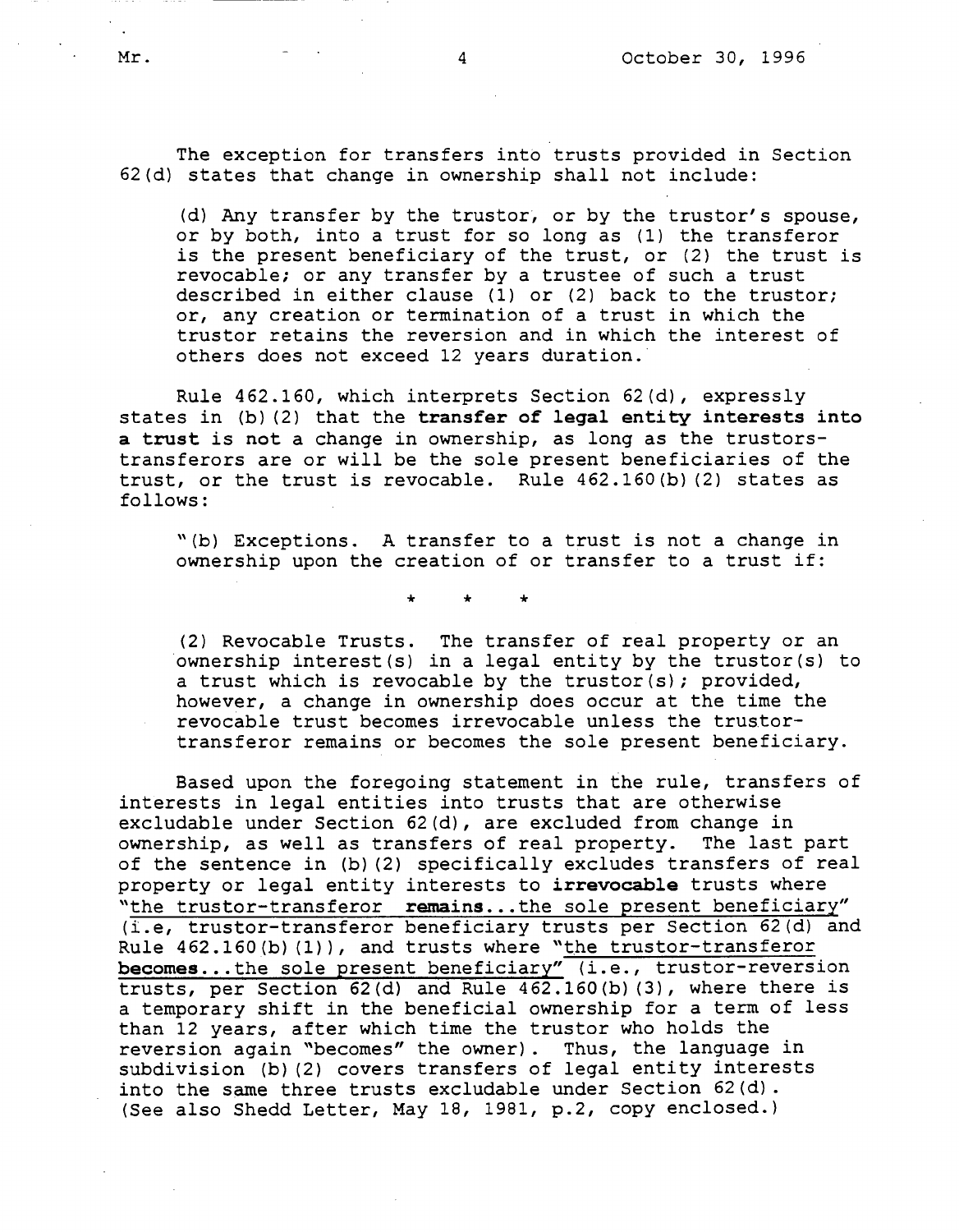The issue raised here is whether transfers by **"original**  coowners" of legal entity interests into trusts are also excluded from change in ownership based on the same provisions.

### **"Original Coowner" Status**

"Original coowner" status derives its source from one's prior utilization of the exclusion for transfers into legal entities set forth in Section 62 (a) (2). That exclusion states that a change in ownership shall not include:

Any transfer between an individual or individuals and a legal entity or between legal entities, such as a cotenancy to a partnership, a partnership to a corporation, or a trust to a cotenancy, which results solely in a change in the method of holding title to the real property and in which the proportional ownership interests of the transferors and transferees, whether represented by stock, partnership interests, or otherwise, in each and every piece of real property transferred, remain the same after the transfer. The provisions of this paragraph shall not apply to transfers also excluded from change in ownership under the provisions of subdivision (b) of Section 64.

The interpretation of Section 62(a) (2) under Rule 462.180(b) (2) defines transferors who utilize Section 62(a) (2) as "original co-owners." Rule 462.180(b) (2) states as follows:

[Excluded from the change in ownership provisions are] transfers of real property between separate legal entities or by an individual(s) to a legal entity (or vice versa), which result solely in a change in the method of holding title and in which the proportional ownership interests in the property remain the same after the transfer. (The holders of the ownership interests in the transferee legal entity, whether such interests are represented by stock, partnership shares, or other types of ownership interests, shall be defined as "original co-owners" for purposes of determining whether a change in ownership has occurred upon the subsequent transfer(s) of the ownership interests in the legal entity.

Section 64(d) governs transfers of interests in legal entities made by "original coowners" and states the following:

If property is transferred on or after March 1, 1975, to a legal entity in a transaction excluded from change in ownership by paragraph (2) of subdivision (a) of Section 62, then the persons holding ownership interests in that legal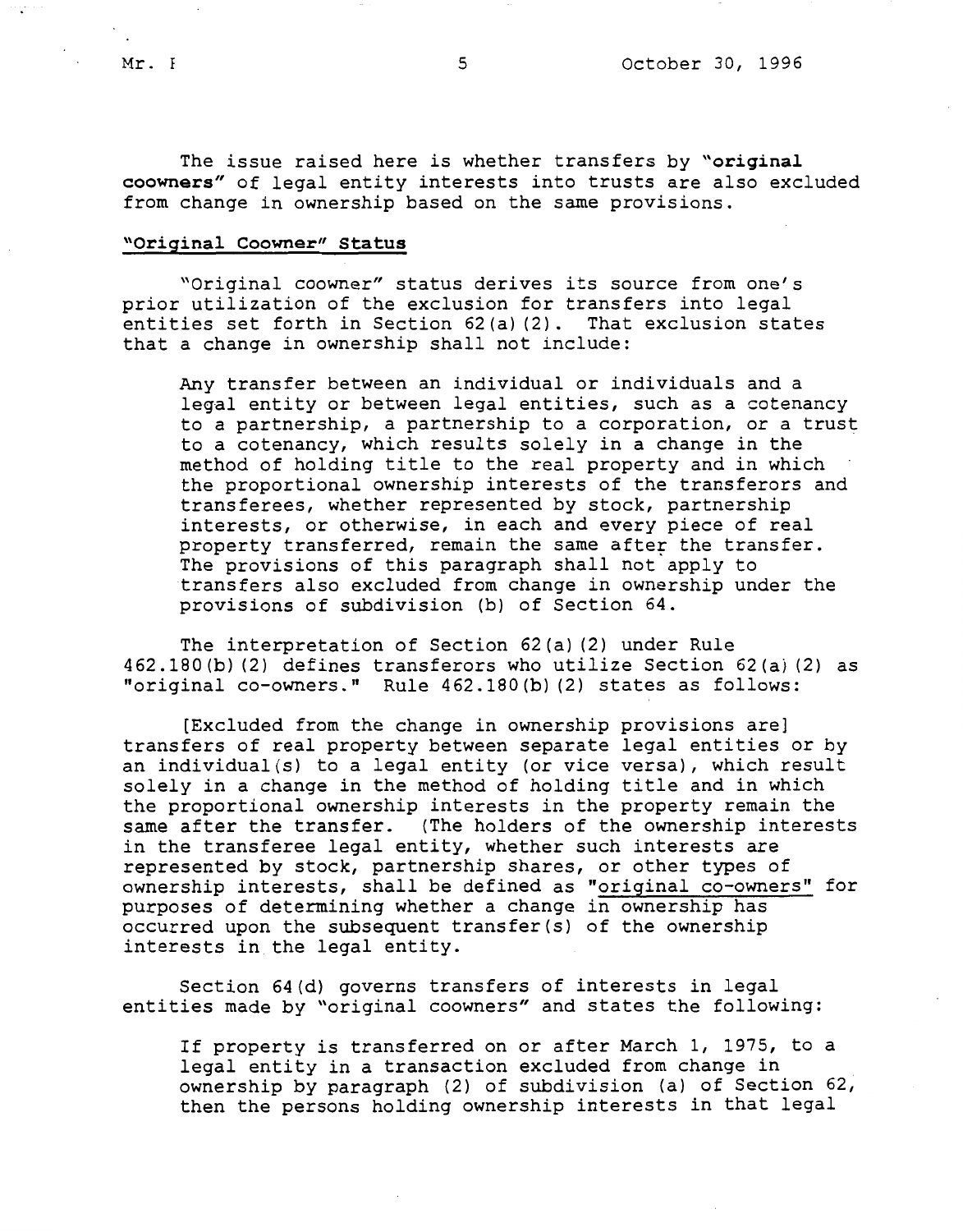entity immediately after the transfer shall be considered the "original co-owners." Whenever shares or other ownership interests representing cumulatively more than 50 **percent of the total interests** in the entity are **transferred**  by any of the **original co-owners** in one or more property transactions, a change in ownership of that real property owned by the legal entity shall have occurred, and the property that was previously excluded from change in ownership under the provisions of Section 62(a) (2) shall be reappraised. The date of reappraisal shall be the date of the transfer of the ownership interest representing individually or cumulatively more than 50 percent of the interests in the entity.

Rule 462.lB0(d) (2) is the pertinent rule provision which interprets Section 64(d)and explains how and when it is to be applied:

\* \* \*

(d) EXCEPTIONS.

(2) When real property transferred to a corporation, partnership or other legal entity is excluded from a change in ownership pursuant to (b) (2) and the "original co-owners" subsequently transfer in one or more transactions, more than 50 percent of the total control or ownership interests in the entity as defined in (d) (1). For purposes of determining whether more than 50 percent of the total control or ownership interests in the entity has been transferred, transfers of such interests by the "original co-owners" shall be cumulated beginning with the time of the first ownership interest transfer. (Emphasis added.)

Based on the foregoing, if **any** transfer of interests in a legal entity by the "original coowners" must be "cumulated" or **counted** as a "transfer" for purposes of Section 64(d), then cumulative "transfers" by original coowners of more than 50 percent of the total interests in a partnership into a trust would cause the real property previously excluded from change in ownership by Section 62(a) (2), to be removed from the benefits of the exclusion and undergo reassessment.

In the hypothetical submitted, the first transfer by Hand W of an undivided 99% interest in the four parcels from HW Revocable Trust to themselves as individuals with HW Revocable Trust retaining 1%, was excluded from change in ownership per Section 62(d), rather than under Section 62(a) (2), since the transfer was to the transferors, the present beneficiaries of the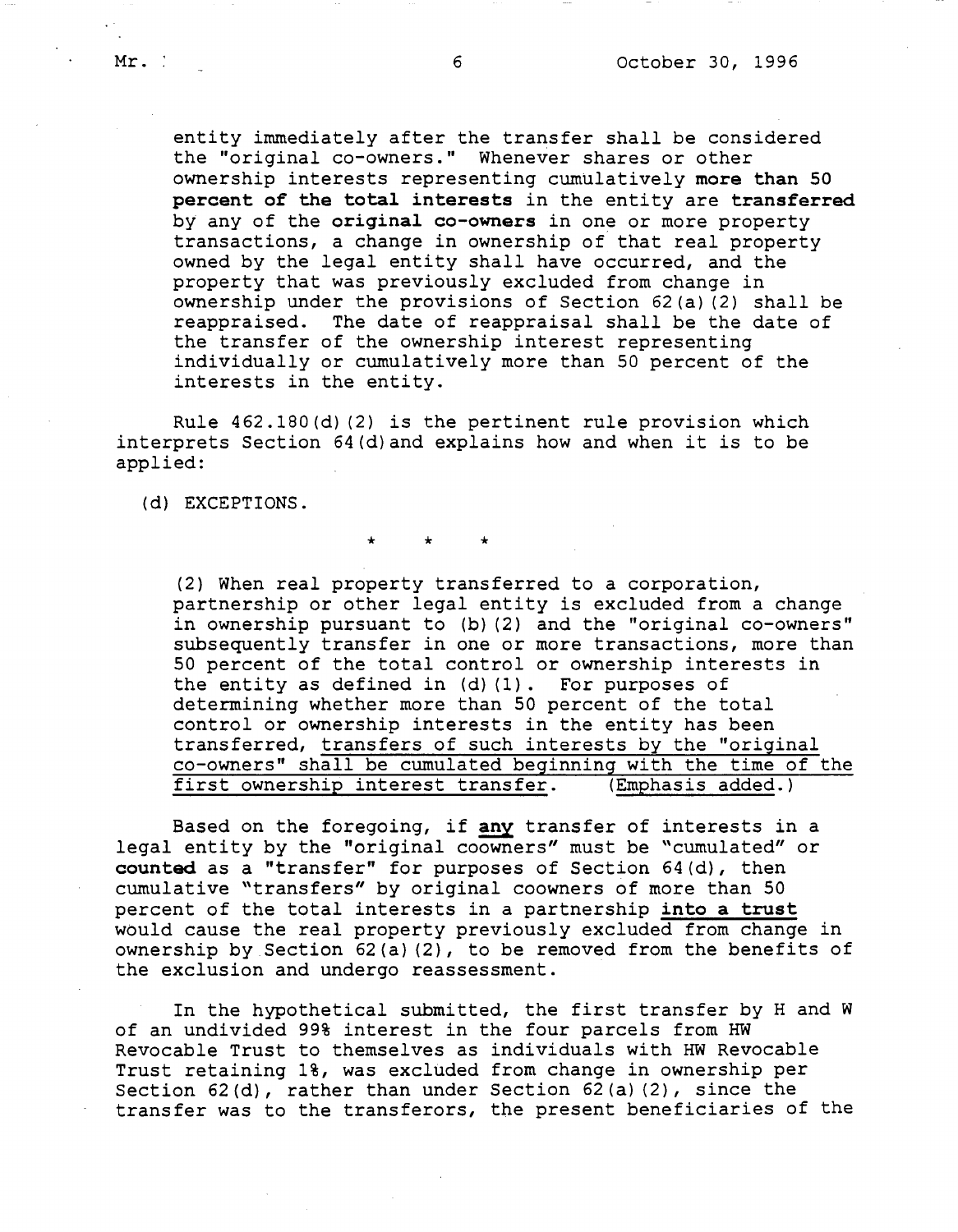Trust, and the Trust was revocable. However, the second transfer of the four parcels by Hand Wand HW Revocable Trust to the limited partnership (HW Ltd.) was excluded from change in ownership under Section 62(a) (2), because the interests in the property were held by Hand Wand HW Revocable Trust in HW Ltd. in the same proportionate shares before and after the transfer. Since the second transfer was excluded under Section 62(a) (2), H and Wand HW Revocable Trust acquired "original coowner" status for purposes of making subsequent transfers of their partnership interests in HW .Ltd. In some of the subsequent proposed transactions, Hand W will be transferring (assigning) a portion of their limited partnership interests as "original coowners" in HW Ltd. to various types of trusts.

We have advised in previous opinion letters, as you point out, that transfers of partnership interests into trusts by "original coowners" could be **"counted"** for change in ownership purposes under Section 64(d). The reason for such advice lies in the rather broad language used in Section 64(d) dealing with transfers by original coowners. We stated that there are no specific statutory or regulatory provisions which define or limit the term "transferred", as it is used in Section 64(d). Further, we are aware of no court cases which have clearly construed the term. Thus, if the term "transferred" is applied literally and given its broadest scope, then every transfer of an ownership interest in a legal entity would be included.

On the other hand, compelling arguments can be made for excluding certain types of transfers of ownership interests from the operation of Section 64(d), particularly those transfers which would otherwise have been excluded from change in ownership had interests in the real properties instead been transferred. For example, the transfer of more than 50% of a legal entity's interests into trusts should not be considered for Section 64(d) purposes, because the partners/shareholders are already the beneficial owners of those interests and the transfer of only bare legal title is involved. (See Section 62(a) (2); also Parkmerced Co. v. City and County of San Francisco (1983) 149 [Cal.App.3d](https://Cal.App.3d) 191; Allen v. Sutter County Board of Equalization (1983) 138 [Cal.App.3d](https://Cal.App.3d) 887.) Thus, there is no policy reason why a change in ownership should be invoked merely because transferors are "original coowners" who transfer more than 50% of the partnership interests into their trusts.

However, we cautioned taxpayers that while such arguments appear to be logically consistent with the change in ownership provisions expressed in the law insofar as transfers of real property interests are concerned, Section 64(d) deals with **transfers of ownership interests in legal entities.** Therefore,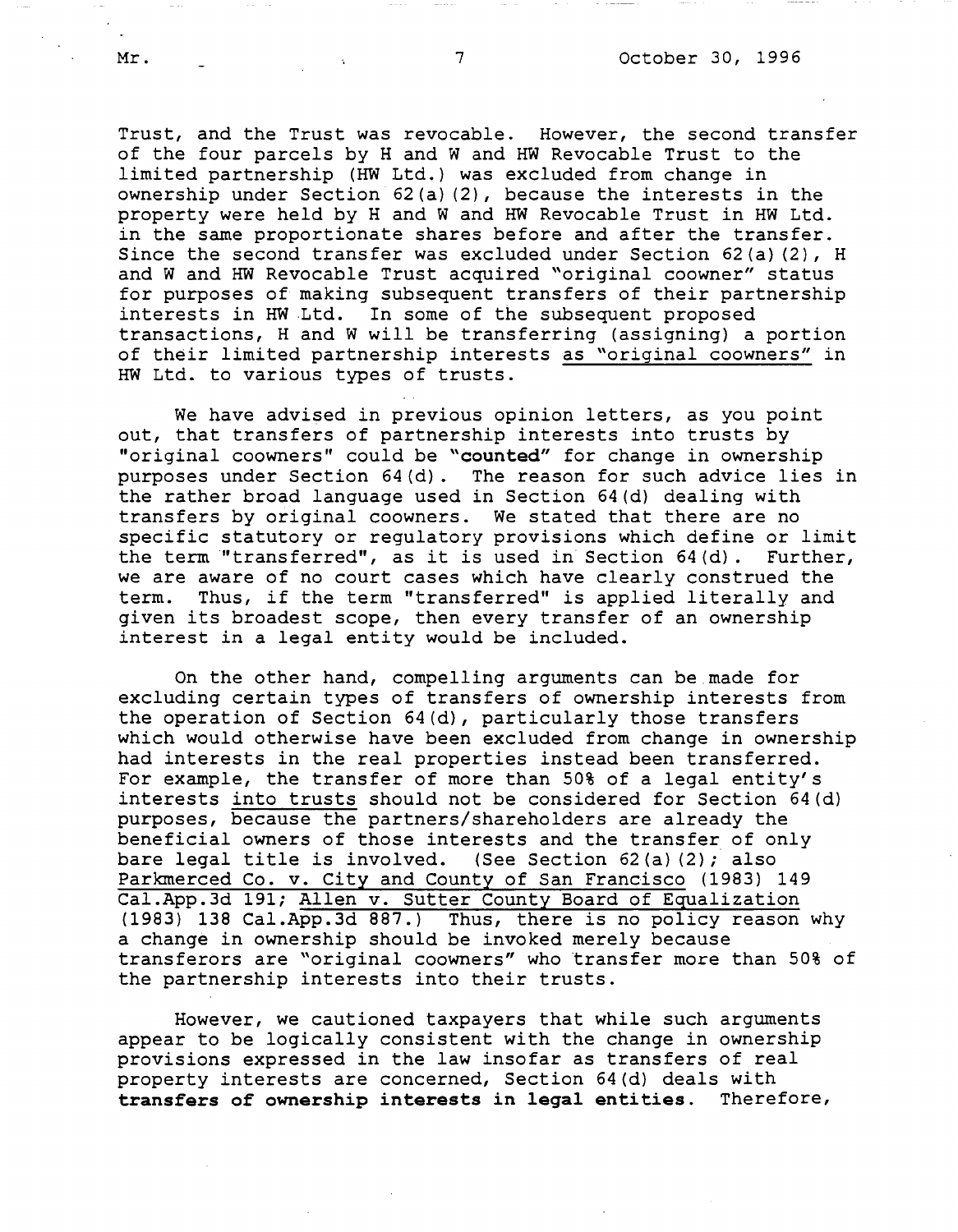even though the narrower construction reflects the general change in ownership concepts, we found no authority which mandates this narrower approach to the term. Until the term is clarified either through legislation or court construction, we advised that it **is possible** for assessors to give the term "transferred" (in Section  $64(d)$  its broad, literal meaning and urged taxpayers to consult with the appropriate county assessor to determine the county's approach on this matter.

You have requested that we revisit this issue and approach it from the standpoint that the trust exclusion in Section 62(d) "takes precedence" over the Section 64(d) exception, thereby permitting assessors to exclude transfers of legal entity interests into trusts by original coowners for Section 64(d) purposes. In response to your request, we have researched t In response to your request, we have researched the legislative history of Section 62(d) and have reconsidered the language in Rule 462.160.

Based on our research and review, it now appears that a transfer by "original coowners" into a trust which would otherwise be excluded from change in ownership under Section 62 (d) or Rule 462.160 (b) (2) should **not be "counted"** or considered for Section 64(d) purposes.

## **Legislative History and Findings Re Section 62(d), Section 64(d).**

First, Section 62(d) provides for the exclusion of transfers of legal entity interests into revocable trusts and irrevocable trusts where the truster-transferor remains or becomes the beneficiary, **regardless** of whether the truster-transferor previously utilized the Section 62(a) (2) exclusion. The language of Section 62(d) **expressly** includes **"Any transfer** by the trustor... into a trust...". The reason for this language is that in all three types of trusts described, the truster's **present interest** in the trust property has **not transferred,** but remains in the trustor-transferor, "substantially equivalent in value to the fee interest." The language intentionally reflects the contemporaneous construction by the Legislature in Section 60 that there is no "change in ownership" where there is no transfer of a present interest in real property.

The recommendation of the Assembly Revenue and Taxation Committee Task Force to the Legislature regarding Section 62(d) was to follow the approach that would maintain consistency with the definition of change in ownership in Proposition 13. That recommendation is explained as follows:

"Revocable living trusts are merely a substitute for a will. The gifts over to persons other than the trustor are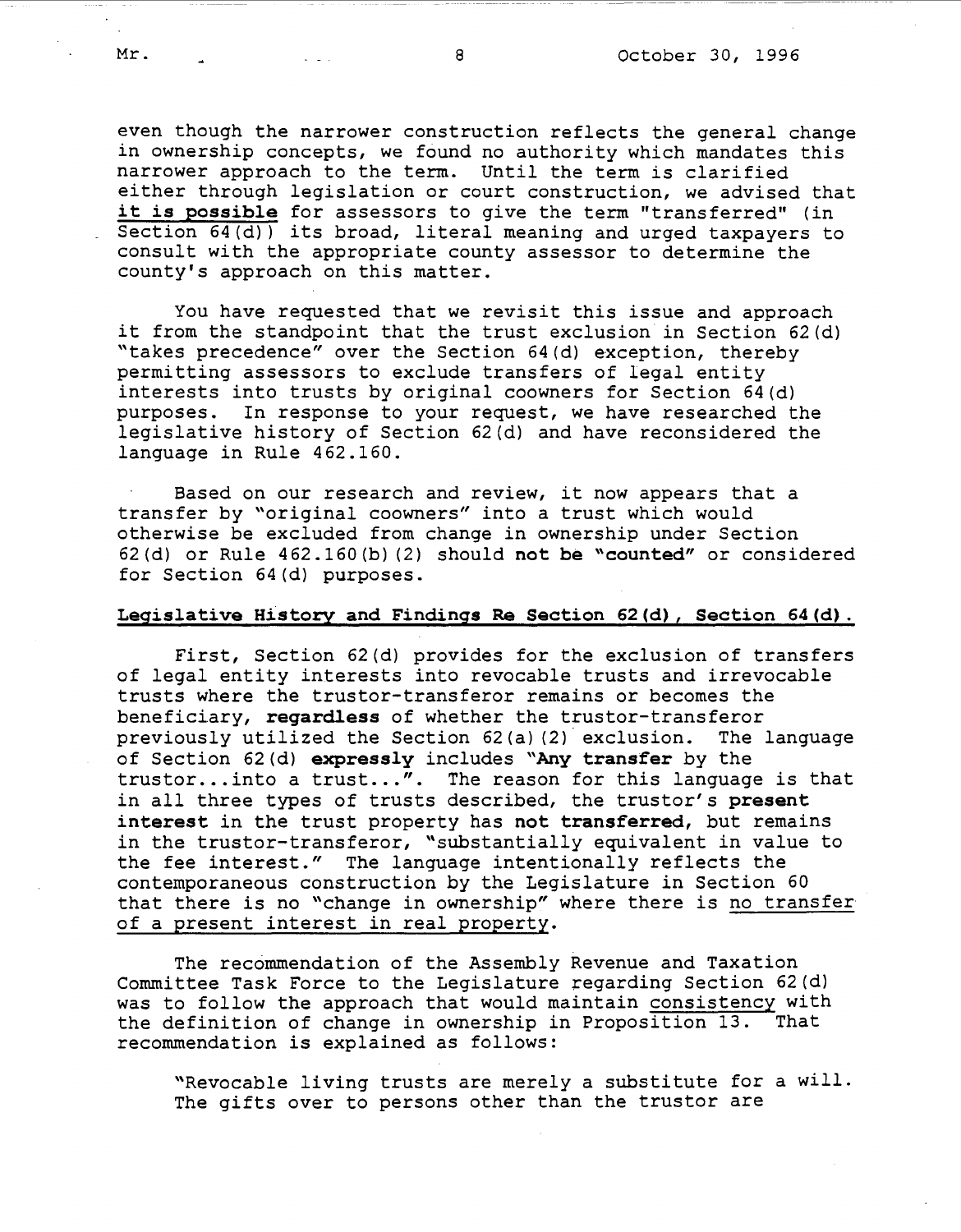contingent; the trust can be revoked or those beneficiaries may predecease the trustor. Transfers into trust are not changes in ownership if either:

- (a) The trust is revocable, or;
- (b) The creator of the trust is its sole beneficiary during his lifetime.

"If the trust is revocable, it is excluded because the rights conferred are contingent. If the trustor is the sole beneficiary during his lifetime, his retained interest is considered to be 'substantially equivalent in value' to the fee interest in any real property conferred by the trust. He is therefore the true owner and the change in ownership does not occur until the property passes to the remaindermen on the truster's death." (See Report of the Task Force on Property Tax Administration, January 22, 1979, p.43.)

For the same reason, transfers into irrevocable trusts with a term of less than 12 years ("Clifford Trusts") were later added to the foregoing list, since the trust property reverts back to the trustor at the expiration of 12 years, thereby avoiding any permanent shift in the present beneficial ownership.

The language excluding **"any transfers"** into the described trusts was adopted without specifying the character of the property transferred (real property or interests in legal entities), until the rule was adopted. The history of Section 62(d) suggests that the Legislature never intended the exclusion for trusts to apply **only** to transfers of real property into If that had been the case, there would have been a need<br>exclusions instead of one. Instructions to the assessors for two exclusions instead of one. would have been necessary, directing them to split the ownership interests in trust between real property and legal entities and to determine which exclusion might be applicable. Alternatively, assessors would have been advised to deny the exclusion whenever shares or partnership interests were transferred into trust. Discussion found in the Task Force Report and other contemporaneous documents suggest that the antithesis was true.

Secondly, the Board staff saw no conflict between Sections 62(d) and 64 at the time those provisions were being drafted. In staff's view, any transfers by a trustor into a trust, including transfers of interests in a legal entity, were to be excluded under Section  $62(d)$ , as long as the trustor-transferor owned the present beneficial interest. A change in ownership (or control) of any interests in a trust occurs **only** when someone other than the trustor-transferor receives the beneficial ownership of the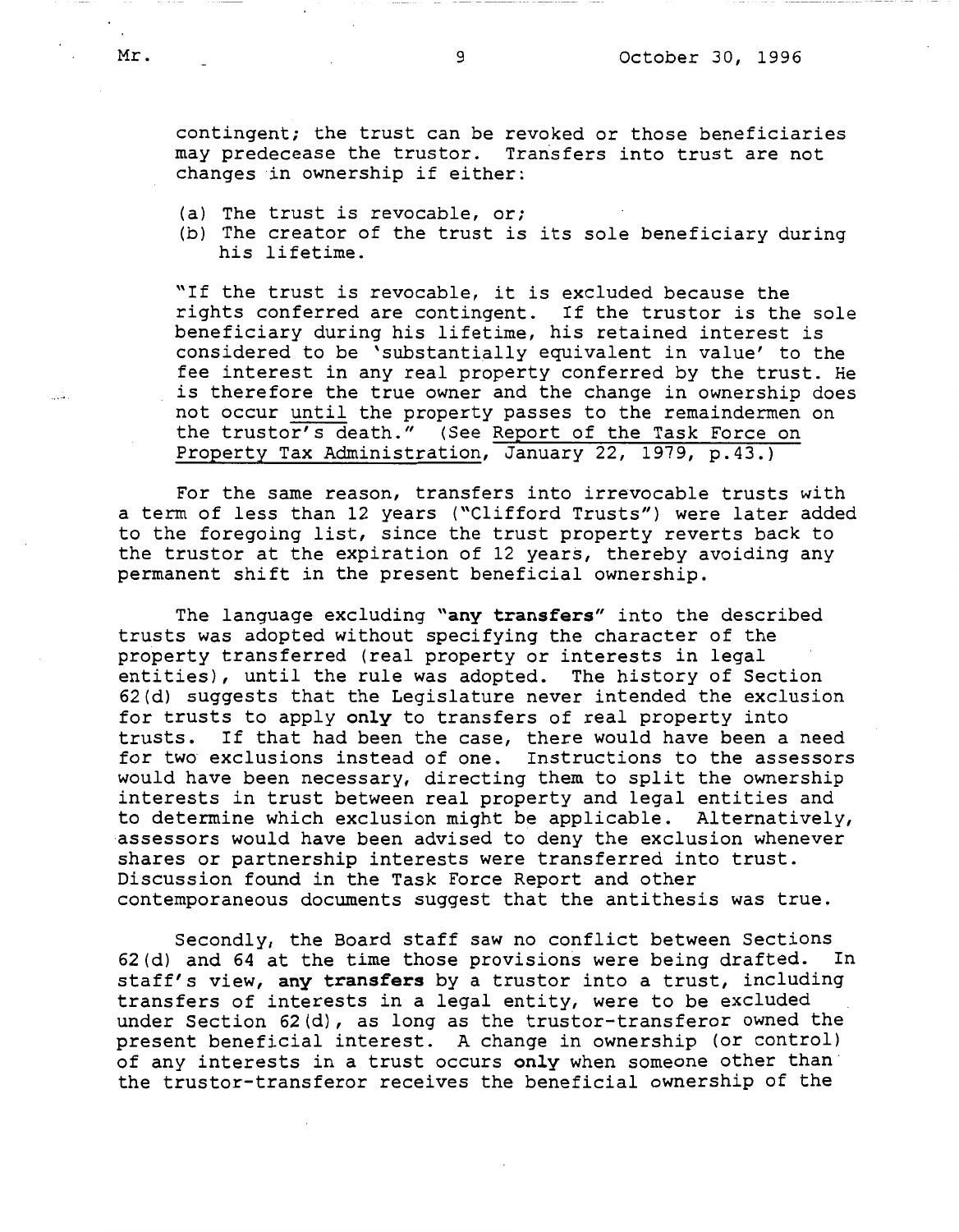trust property. This view was expressed by the Board's staff shortly after the enactment of Section  $62(d)$ :

"In our view, there is only one change in ownership for property transferred in trust, either upon transfer into trust or upon distribution to the beneficiaries. The only way one can rationalize the result mandated by Section 62(d) is to view either the trustor (when there is no change in ownership) or the equitable beneficiaries (when there is a change in ownership) as the owners of the property." (Milam Letter, July 18, 1980, copy enclosed.)

During the drafting of Rule 462 where both exclusions, Section  $62$  (d) and Section  $64$ , were under consideration, the staff responded in a similar manner to a letter questioning whether transfers of legal entity interests into trusts were excludable per Section 62(d). The example posited in the letter from Kenneth Leventhal & Company, March 12, 1981, described a situation where there was an apparent conflict between the Section  $62(d)$  exclusion and the Section  $64(c)$  change in control provision. "A" owned a majority interest in partnership, which he transferred to Revocable Trust, causing the trust beneficiary to receive "control" of the partnership. The letter speculated that the transfer should be excluded under Section 62(d) as a transfer to a revocable trust, but Section 64(c) required a change in control when more than 50% of the interests in a legal entity are acquired by any other person or entity. The question implied was whether the Section 62(d) exclusion would take precedence over the Section 64{c) exception.

In response, the Board staff concluded that Rule 462(i) (2) (B) [currently 462.160(b) (2)] provides that the "transfer of a controlling interest in a corporation or a majority interest in a partnership or other legal entity **to a revocable trust** does **not** constitute a change in ownership of the legal entity's property," and quoted the proposed language of subdivision (b) (2) of the rule. (Shedd Letter, May 18, 1981.) Knowledge of the Legislature's intent in Section 62(d) to exclude **"any** transfers" into the described trusts was also a supporting reason for this conclusion.

Thirdly, Section 62(d) must be interpreted in a manner that is consistent with Section 64(d). Thus, we are guided by the long-accepted principle that the general definition of "change in ownership" in Section 60 is "controlling in all cases where a more specific provision to the contrary is absent." (Rigby Letter, July 9, 1982, copy enclosed.) The Legislature enacted Sections 60, 62(d) and 64(d) simultaneously, including the language in 62(d) which unambiguously excludes **"any transfer by**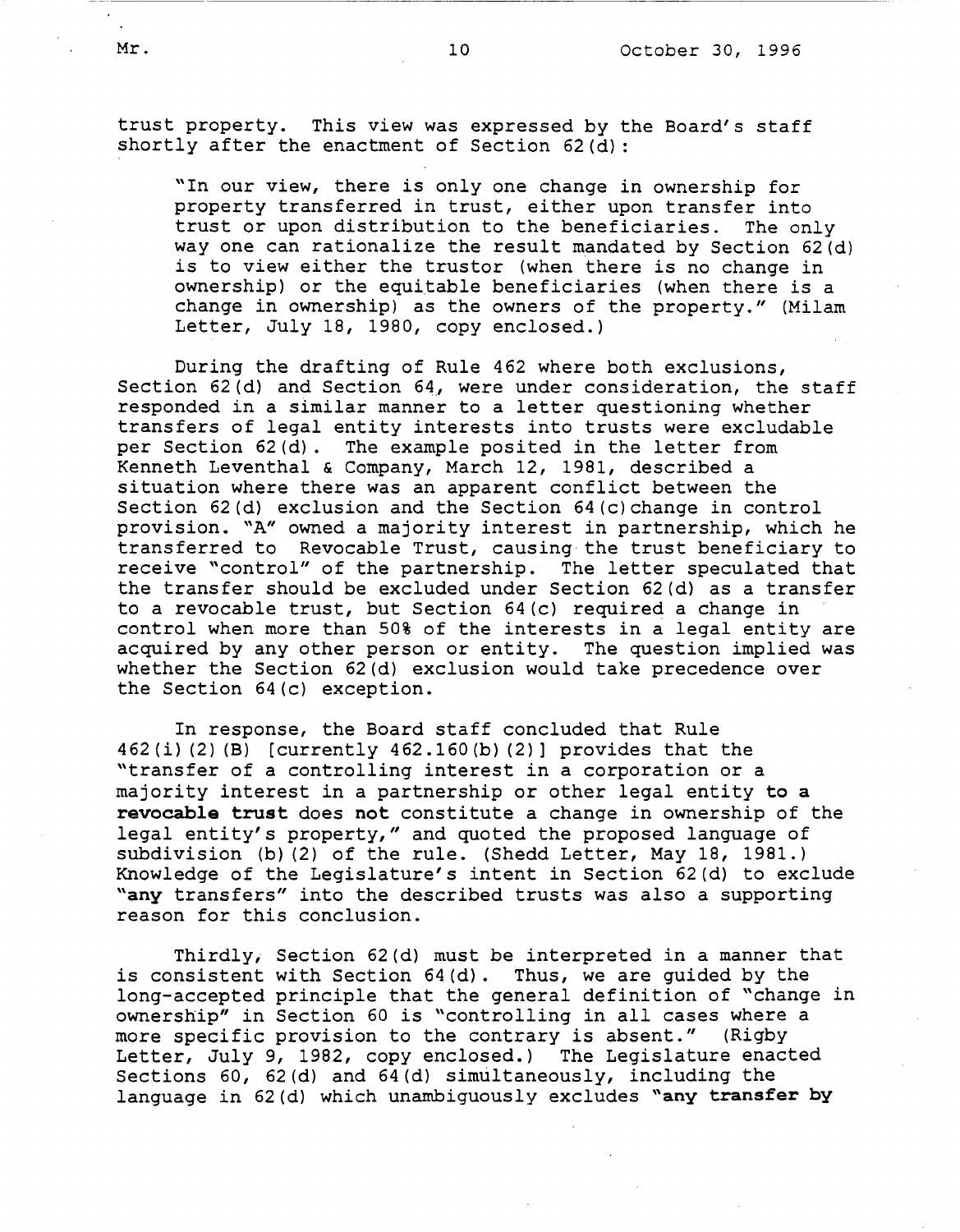**the trustor,** or by the trustor's spouse, or by both" into the three trusts described. The Board adopted Rule 462.160(b) (2) two years later, as we have noted, implementing the exclusion with the express provision that "ownership interests in legal entities" were also excludable transfers into such trusts. The reasoning behind both provisions was that regardless of the truster-transferor's status (as an "original coowner'), and regardless of the types of interests held in trust (real property or legal entity), there was no transfer of present beneficial ownership because the trustor's "retained interest is considered to be substantially equivalent in value to the fee interests in any real property covered by the trust." (See Report of the Task Force on Property Tax Administration, January 22, 1979, p.43, as to Section 62(d) .)

If Section 62(d) were to be denied application to transfers by "original coowners" into trusts, the result could be numerous changes in ownership even though the present beneficial owners of the property (trust corpus) remained the same. Failure to exclude from consideration for change in ownership purposes the transfer of legal entity interests by "original coowners" into trusts triggers the unwarranted consequence of reappraising the real property of "original coowners" when there is no transfer of a present beneficial ownership of the trust property. For example, assume A and Bare original coowners and each own 50% of Corp.

A and B transfer 100% of Corp stock to a Trust for A, B, C and D, which is revocable by A and B (or in which A and B retain the reversion and Trust does not exceed 12 years). If the trust exclusion in Section 62(d) is **not** applied, Section 64(d) would require a change in ownership of the Corp real property, even though the trustors have not changed and continue to be the present beneficial owners of the Corp. Such a result would be contrary to the general definition of "change in ownership" per Section 60, since the trustor(s) continue to own the property and did not transfer a "present interest, including the beneficial use thereof, the value of which is substantially equivalent to the value of the fee interest."

There seems to be no legal or practical justification for denying the Section 62(d) exclusion to trustor/transferors who are classified as "original coowners" under Section 64(d). Refusal to allow the application of Section 62(d) in such cases effectively restricts it to the confines of original coowner provision in Section 64(d), a result which appears to be contrary to the legislative history and intent.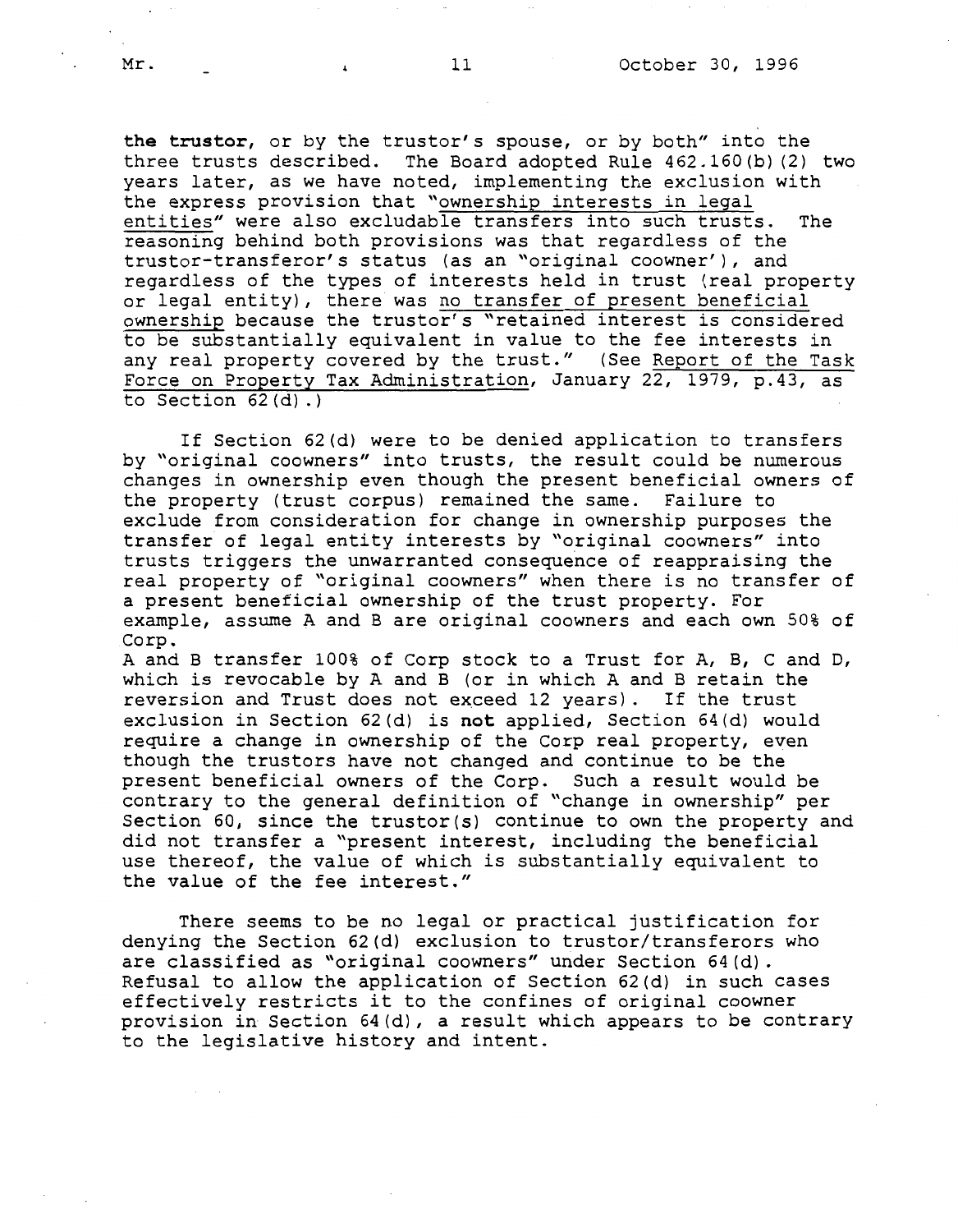# Question 2: Is the Step Transaction Doctrine Applicable to Parent/Child Transfers When the Transferors are Original Coowners?

## No, if the transfers conform to examples in the legislative intent statement footnoted,in Section 63.1.

Apart from the application of the parent-child exclusion, H and W's transfer of real property to their children constitutes a change in ownership of the property transferred (Section 6l(e)). The only "intrafamily transfers" provided among the exclusions from change in ownership are found in Section 63.1. The parentchild exclusion applies to transfers of the first \$1 million dollars in full cash value of **real property** between parents and their children, provided that in each case an "eligible transferor" transfers real property to an "eligible transferee." Per the statutory definitions, subdivision (a) of Section 63.1 provides in relevant part:

(a) Notwithstanding any other provision of this chapter, a change in ownership shall not include either of the following purchases or transfers for which a claim is filed pursuant to this section:

(2) The purchase or transfer of the first one million dollars (\$1,000,000) of full cash value of all other **real property** of an eligible transferor in the case of a purchase or transfer **between parents and their children.** 

(c) As used in this section:

(1) "Purchase or transfer between parents and their children" means **either a transfer from a parent or parents to a child or children of the parent or parents or a transfer from a child or children to a parent or parents of the child or children.** 

Based on the foregoing, transfers of interests in a partnership or other legal entity are not eligible for the parent/child exclusion. Similarly, transfers of real property from a partnership or other legal entity do not qualify as transfers from a parent ("eligible transferor") to a child. However, where as here, a series of steps are taken (per the Section 63.1 statement of intent) so that the children will receive from their parents **interests in real property,** rather than interests in a partnership, and the eligible **transferors** of the real property at the time are the parents, **not** the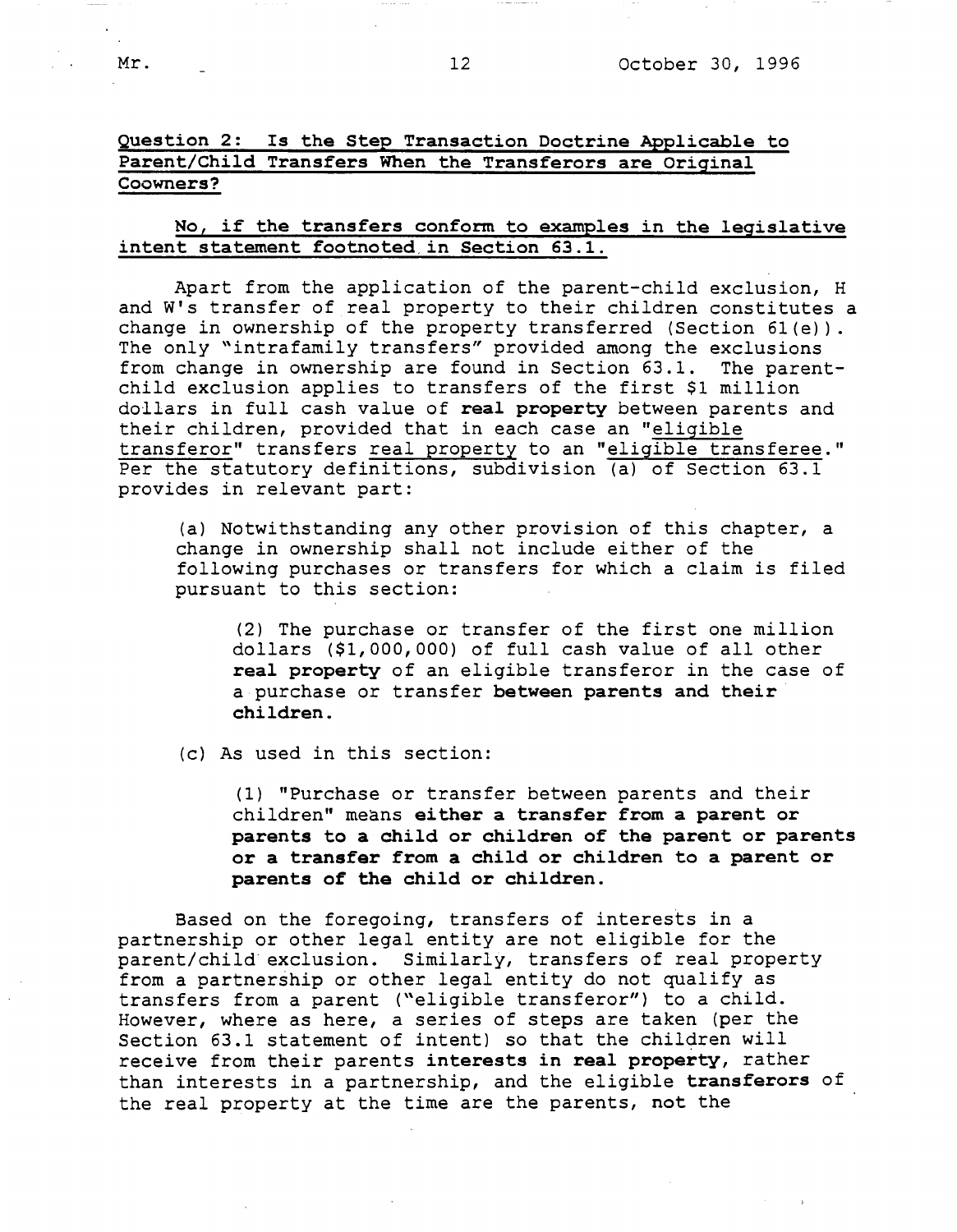**partnership,** then the transfers of interests in real property to the children, could qualify for the parent-child exclusion, if a claim is timely filed and if the step transaction doctrine is not applied.

The "step transaction doctrine" has been applied to property tax transfers when unnecessary steps are taken merely to circumvent the intent of the change in ownership statutes; in which case, the "substance of the transaction, rather than the form" will determine if a change in ownership has actually occurred. (Shuwa Investment Corp. v. County of Los Angeles (1991) 1 Cal. App. 4th 1635). The single statutory exception is the series of transfers described in the statement of legislative intent at the end of Section 63.1, which prevent the application of the step transaction doctrine to any transfer that is otherwise eligible for the parent-child exclusion.

In Proposed Transaction No.l, the transfers made before and during Step 1 are extra steps taken by Hand W presumably to utilize the parent-child exclusion by removing the real property from the ownership of the legal entity, an ineligible transferor. As noted in Section 63.1 above, if the HW Ltd. partners transferred partnership interests, rather than interests in real property directly to Cl, C2, and C3, then the exclusion under Section 63.1 would **not** be applicable. By transferring Parcel X from HW Ltd. to Hand W first and then transferring to Cl, C2, and C3 a 60% interest in Parcel X, (rather than the equivalent interest in HW Ltd.), Hand W will have undertaken an **extra step,**  thereby allowing Cl, C2, and C3 the use of the parent-child exclusion.

Your primary concern is that regardless of the Section 63.1 legislative intent statement, the step transaction doctrine may be applicable because the partners in HW Ltd. are "original coowners" per Section 64(d). We addressed this concern last year in a question/answer format, briefly explaining that when parents, as transferors under Section 63.1 are also "original coowners" under Section 64(d), and they undertake transfers of real property which follow the series of steps described in the Section 63.1 statement of intent in order to utilize the parent/child exclusion, the step transaction doctrine does not apply to such transfers, and there is no change *in* ownership under Section 64(d). (See Cazadd Letter, March 15, 1996, p.3, copy enclosed.)

Because the series of steps described *in* the footnoted statement result in the transferors, "original coowners," transferring real property, rather than legal entity interests, to the children, the "original coowners" have not triggered the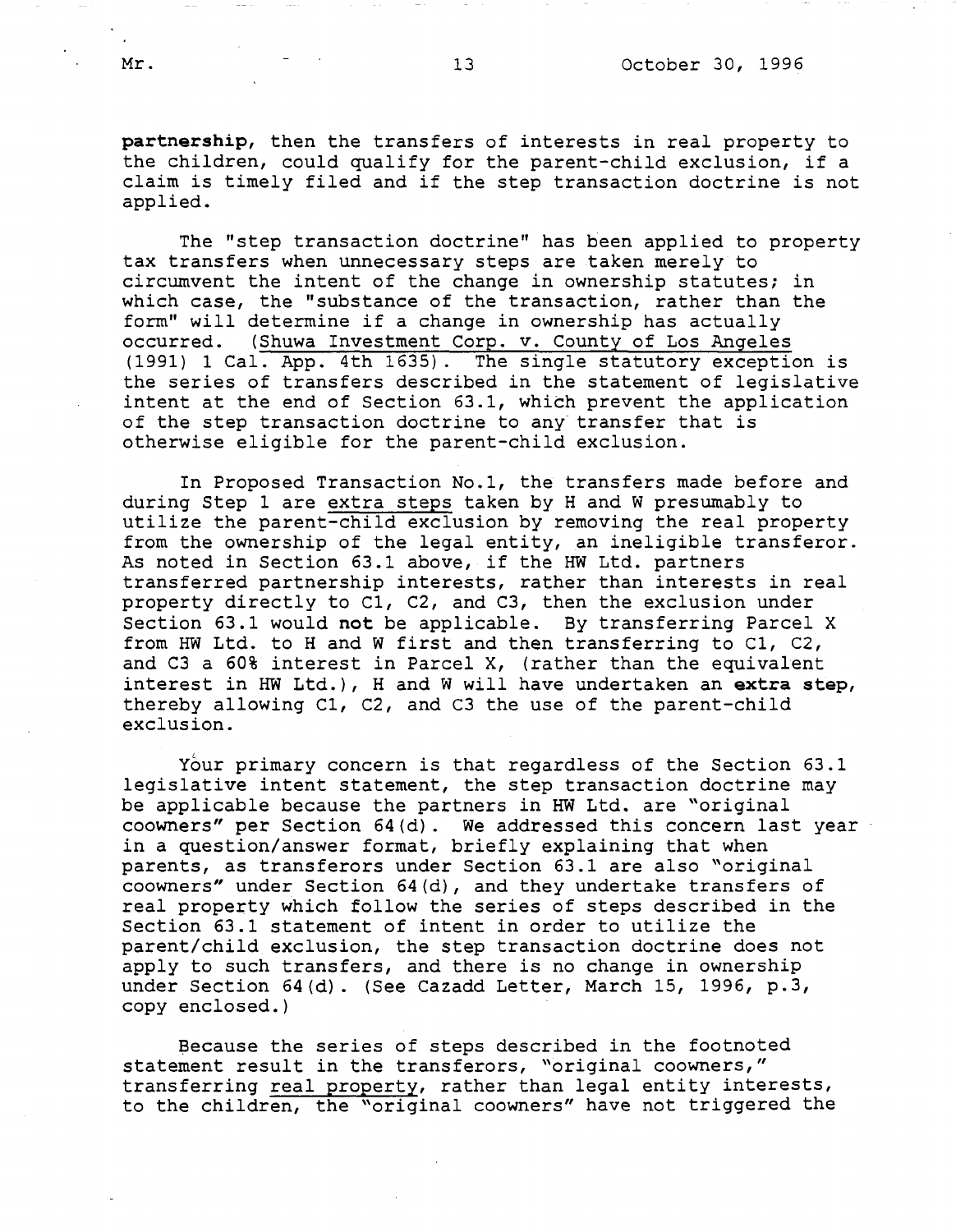application of Section 64(d). Therefore, we believe that the parents' "original coowner" status does not change the results under Section 63.1, providing the examples described in the statement of intent are followed.

The legislative purpose underlying Section 63.1 with regard to the step transaction doctrine is addressed in Section 2 of Chapter 48 of the Statutes of 1987. Section 2 explains the Legislature's intent for liberal construction, and **how** that construction should be applied through specific examples. The following quoted language, extends the exclusion to situations where parents and children undertake the described steps:

" •.. it is the intent of the Legislature that the provisions of Section 63.1 of the Revenue and Taxation Code shall be liberally construed in order to carry out the intent of Proposition 58 on the November 4, 1986, general election ballot to exclude from change in ownership purchases or transfers between parents and their children described therein. Specifically, transfers of real property from a corporation, partnership.·.. to an eligible transferor or transferors, where the latter are the **sole** beneficial owner or owners of the property, shall be fully recognized and shall not be ignored or given less than full recognition under a substance-over-form or step transaction doctrine, where the **sole** purpose of the transfer is to permit an immediate retransfer from an eligible transferor or transferors to an eligible transferee or transferees which qualifies for the exclusion from change in ownership provided by Section 63.1. Further, transfers of real property between eligible transferors and eligible transferees shall also be fully recognized when the transfers are immediately followed by a transfer from the eligible transferee or eligible transferees to a corporation, partnership, trust, or other legal entity where the transferee or transferees are the sole owner or owners of the entity or are the sole beneficial owner or owners of the property, if the transfer between eligible transferors and eligible transferees satisfies the requirements of Section 63.1. Except as provided herein, nothing in this section shall be construed as an expression of intent on the part of the Legislature disapproving in principle the appropriate application of the substance-over-form or steptransaction doctrine. (Emphasis added.)

Based on the foregoing, it has been our position that an exception to the step transaction doctrine occurs **only** where the transfers (taking advantage of the parent-child exclusion) are **consistent** with the intent statement and **parallel** the examples.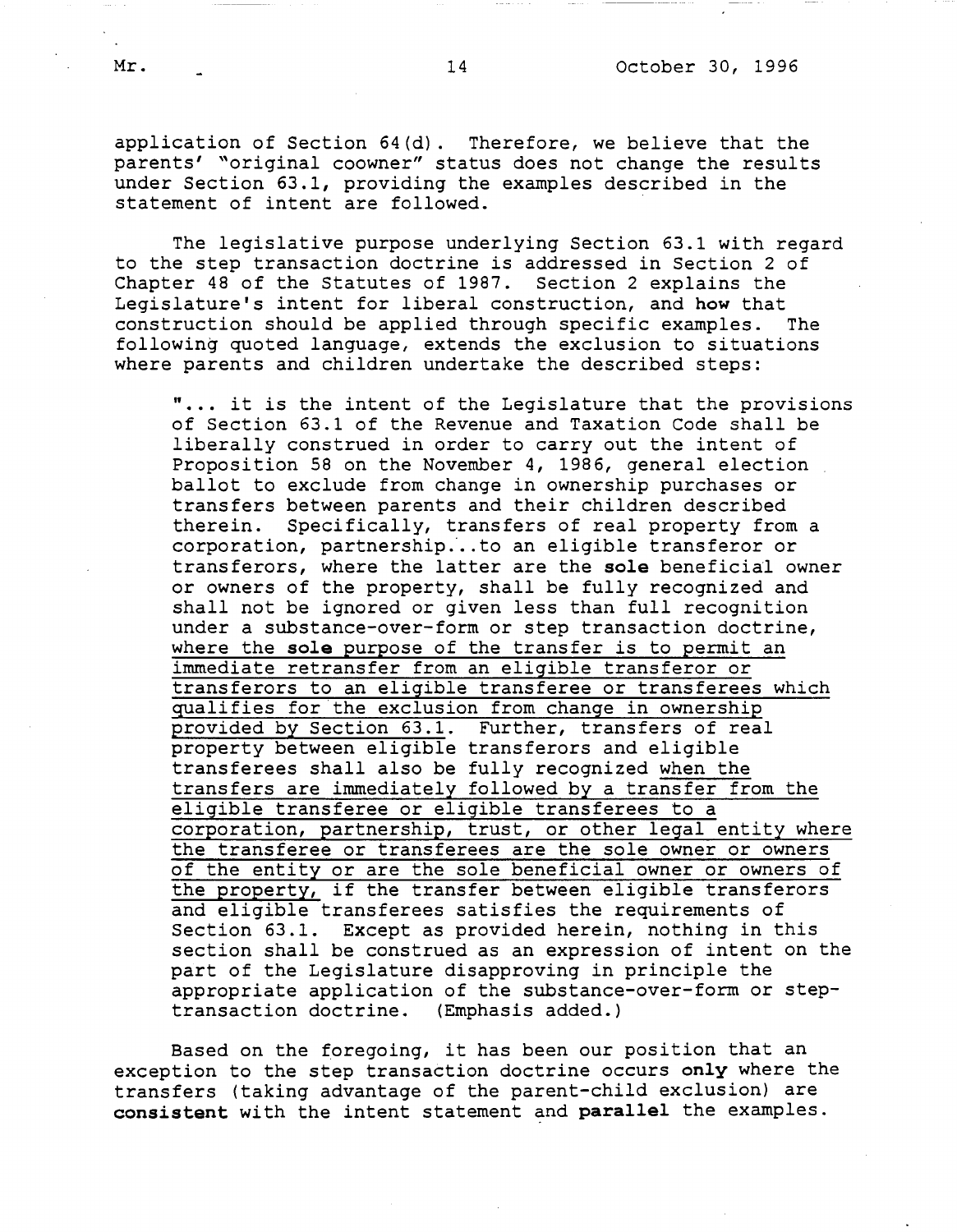The examples describe situations where the interests being transferred are interests in **real property,** and do not address whether the owners of a partnership are "original coowners." The reason for this is that the statement expressly allows for a series of steps whereby partnership **real property** is transferred to parents or children, and a change in ownership under Section 64(d) is **not** triggered by the transfers of real property.

We have stated however, that the use of the parent/child exclusion by means of the steps described in the statement of intent will, at the conclusion of the transaction place each partner in "original coowner" status. Thus, a change in ownership may be triggered by the parents/children in the newly formed or reconstituted legal entity, e.g, parents and children who are partners in the newly formed partnership are "original coowners" with respect to transfers made by that new .partnership which could trigger a change in ownership if more than 50% of the total partnership interests were transferred. Consistent with our conclusion in response to Question 1, the transfers by these "original coowners" into any of the three trusts excluded in Section 62(d), would not be counted for change in ownership purposes under Section 64(d).

## **Analysis of Change in Ownership Consequences of Proposed Transactions.**

## **1. Proposed Transaction No. 1 - excluded from change in ownership, Section 63.1.**

#### **Steps 1 and 2**

In the first two steps of Proposed Transaction No.1, H w Ltd. will accomplish the following:

- Transfer Parcel X to H and W as individuals (title in community property);

- H and W transfer undivided interests in Parcel X to C1, C2, and C3 and retain 40% interest for themselves; - H, W, Cl, C2, C3 each transfer their interests in Parcel X to Famco LLC for proportionate Famco LLC interests.

As discussed above regarding the step transaction doctrine, this pattern appears to conform to the suggested series of transfers set forth in the statement of legislative intent in Section 63.1. The **extra step** taken by Hand W to effect the transfer of a 60% interest in Parcel X to Cl, C2, and C3 allows the use of the parent-child exclusion and will not trigger the application of the step transaction doctrine.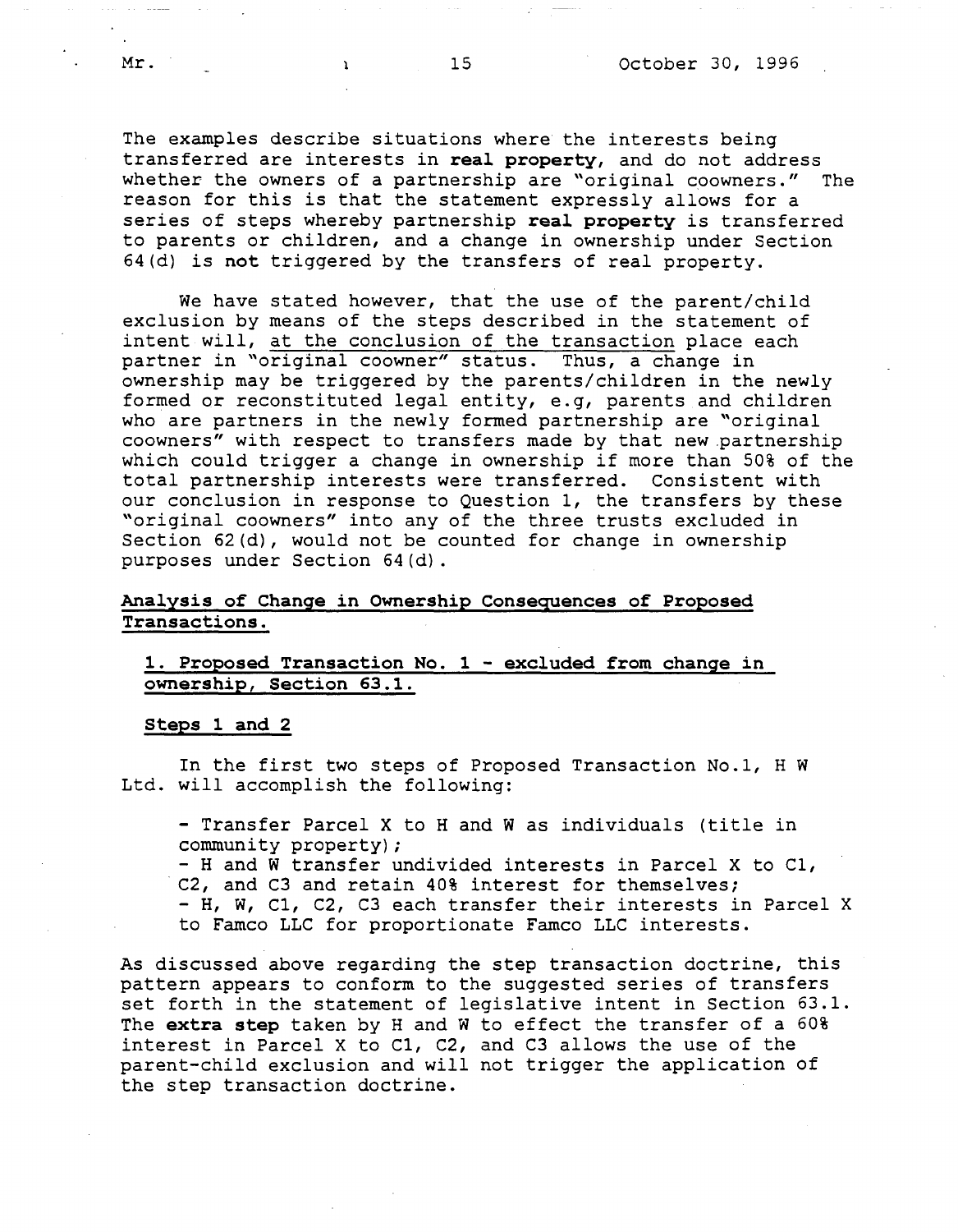The one difference, however, between the examples in the statement of intent and this proposal, is that H and W, as partners of HW Ltd., are "original coowners" at the outset of the transfers prior to Step 1. The question, therefore, is whether any of the H and W transfers should be "counted" for purposes of Section 64(d). As indicated by the previous discussion, the answer to this question is "no." In accordance with the statement of intent the interests being transferred to the children are real property interests.

"Counting" the transfers made by "original coowners" for Section 64(d) purposes, requires that the transfers constitute "ownership interests in that legal entity" which previously benefited from an exclusion from change in ownership under Section 62(a)(2). H and W are transferring interests in real property (Parcel X), per the intent language in Section 63.1. Then HW Ltd. transfers to H and W proportionate real property interests (Parcel X) to be distributed to their children under the parent/child exclusion, after which H, W, and children retransfer to another entity composed of H and W and children. Thus, H and W are not transferring legal entity interests required to be "counted" per Section 64(d). At the conclusion of the transaction, when H, W, and children are "original coowners" of Famco LLC, any subsequent transfers of its interests would be counted under Section 64{d).

### **Steps 3 and 4**

Hand W propose to transfer a portion of their respective limited partnership interests to each other, after which each will then transfer those interests into separate GRATs. As we understand it, a GRAT is a "Grantor Retained Annuity Trust" into which the grantor transfers property for the benefit of a<br>remainder beneficiary who is a family member. The trust income remainder beneficiary who is a family member. which is retained by the grantor for a specified term consists of the right to receive periodic fixed amounts from the trust. {Internal Revenue Code Sec. 2702.) From the property tax standpoint, such trusts {whether GRATs or MIGRATs) involve a transfer to an irrevocable trust, with the income therefrom reserved to the trustor or other beneficiary and with any remainder in the property at the termination of the income interest to designated family members as the remainder persons.

In Step 3, H will transfer half of his HW Ltd. limited partnership interests  $(24.75%)$  to W, and W will transfer the same 24.75% to one or more irrevocable GRATs, in which she will be the sole income beneficiary for 6 to 18 years and the remainder beneficiaries are Cl, C2, C3, and H. This would be excluded from change in ownership on the following grounds.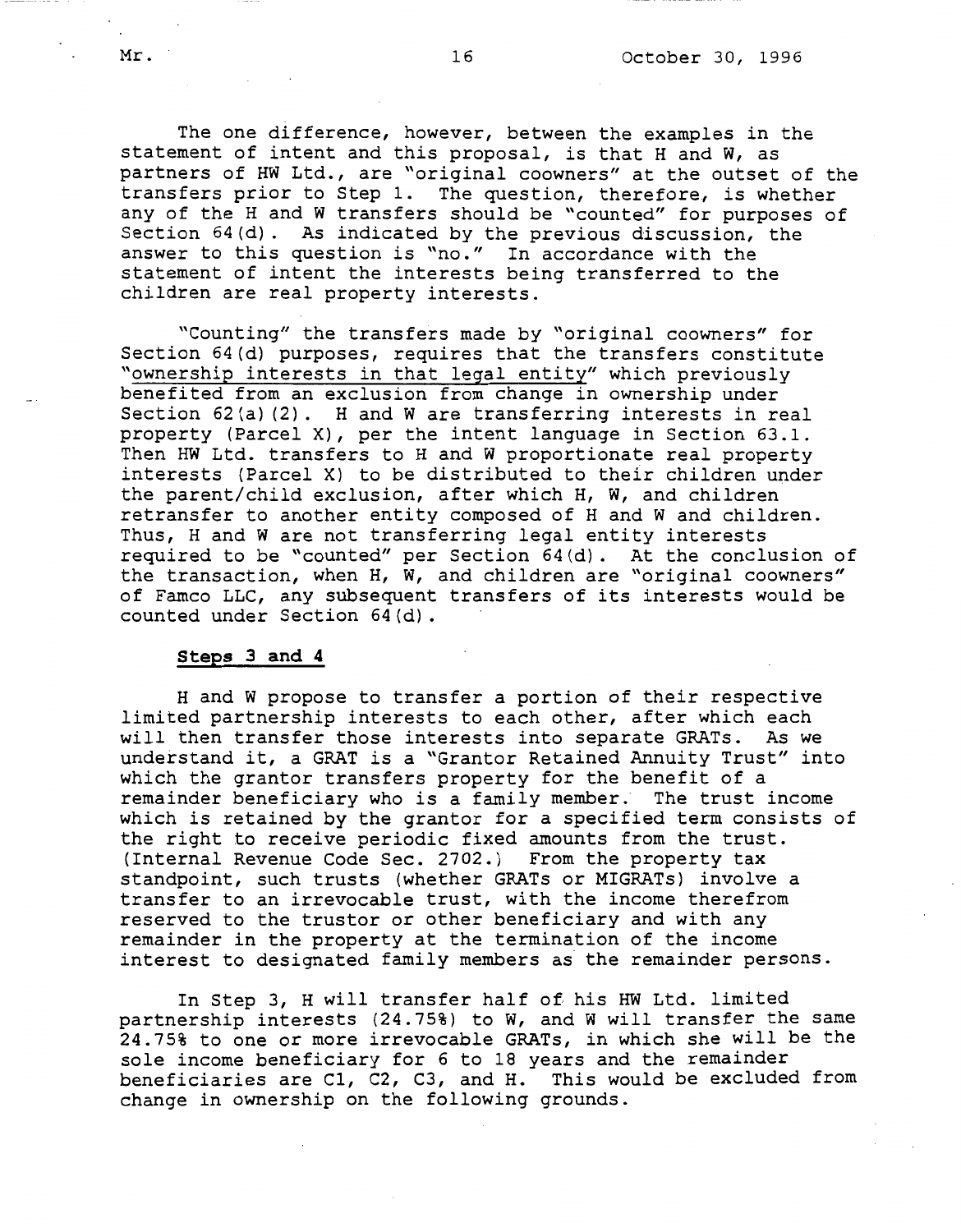First, the transfer from H to W is excludable as an interspousal transfer under Section 63. We have consistently advised that the language in Section 63, excluding "any interspousal transfer," is applicable to all transfers between spouses, including transfers of interests in legal entities which would otherwise be a change in control under Section 64(c). The only question is whether H's transfer to W should be "counted" for Section 64(d) purposes, since His an "original coowner" as the result of his initial transfers to HW Ltd. under the Section 62(a) (2) exclusion. Although we have not directly expressed a position on this issue, we conclude that for similar reasons enucleated for the exclusion of interspousal transfers from change in control per Section 64(c), transfers of partnership interests between spouses should not be "counted" for purposes of determining a change in ownership under Section 64(d). (See Cazadd Letter, May 20, 1996.) To maintain statutory consistency with the language in Section 63 which states, "Notwithstanding any other provision in this chapter, a change in ownership shall not include any interspousal transfer, ... " it seems clear that the intent of the Legislature is to give precedence to Section 63 over other change in ownership provisions, including Section 64(d). Assessors should apply Section 63 literally, giving the language its broadest scope, whereby **every transfer** between spouses, including the transfer of an ownership interest in a legal entity where one of the spouses is an "original coowner," would be excluded from change in ownership, and the interest transferred would not be counted for purposes of Section 64(d).

"Secondly, the transfer by W of her 24.75% interests in HW Ltd. to one or more irrevocable GRATs is excluded from change in ownership under both Section 62(d) and Section 64(a). Section 62(d) not is applicable, because the beneficial interests in the property transferred(limited partnership interests) vest in persons (children) other than the truster transferor (or transferor's spouse) per Section 61(q) are owned by W as the GRAT's present beneficiary and the truster-transferor for the 6 to-18 year duration of the GRAT. The parent/child exclusion under Section 63.1 does not apply, since the property transferred constitutes ownership interests in legal entities, not real property.

"Section 64(a) is also applicable to exclude partnership interest transfers and sets forth the general principle that there is no change ownership resulting from the transfer of interests in legal entities subject to certain exceptions: ... "

Except as provided in subdivision (h) of Section 61 and subdivisions (c) and (d) of this section, the purchase or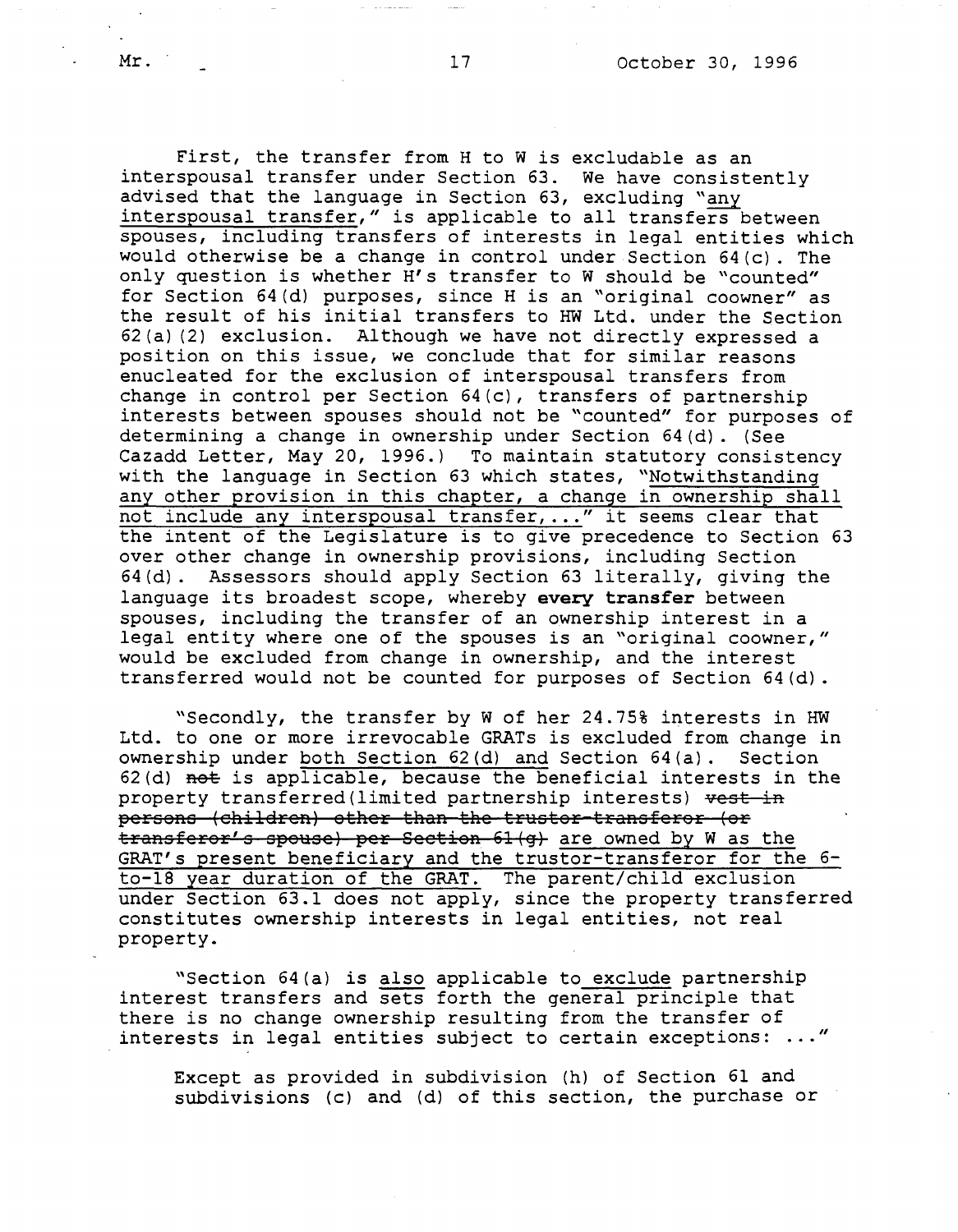transfer of ownership interests in legal entities, such as corporate stock or partnership or limited liability company interests, shall not be deemed to constitute a transfer of the real property of the legal entity. This subdivision is applicable to the purchase or transfer of ownership interests in a partnership without regard to whether *it* is a continuing or a dissolved partnership.

Since W will transfer less than a 50% interest (24.75%) in HW Ltd. to the irrevocable GRATs which will vest in the children, the transfer does not fall within the provisions of either Section 64 (c) or (d) and is excluded under Section 64(a). No one will acquire more than a 50% interest resulting in a change in control under Section 64(c), and less than 50% of the total partnership interests in HW Ltd. are being transferred, avoiding a change in ownership under Section 64(d). Since Wis an "original coowner" however, her 24.75% transfer would be "counted" for purposes of Section 64(d) and cumulated with subsequent original coowner transfers of HW Ltd. interests in determining whether there is a future change in ownership of the HW Ltd. property.

The Step 4 transfer by W of one-quarter of her HW Ltd. limited partnership interests (12.38%) to His excludable as an interspousal transfer under Section 63. Again, the only question is whether W's transfer to H should be "counted" for Section 64(d) purposes, since Wis an "original coowner" in HW Ltd. As discussed above, we would advise assessors to apply Section 63 literally, giving the language its broadest scope, whereby every transfer between spouses, including the transfer of an ownership interest in a legal entity where one of the spouses is an "original coowner," would be excluded from change in ownership, and the interests transferred would not be counted for purposes of Section 64(d).

The subsequent transfer by H of his 12.38% interests in HW Ltd. to one or more irrevocable GRATs in which he will be the sole income beneficiary for 3 to 9 years, (remainder beneficiaries will be Cl, C2, and C3) would be excluded under Section 64(a), **not** Section 62(d). Again, pursuant to Section 61(g), persons other than the truster-transferor (or his spouse) obtain the reversion. Because the trust is irrevocable, the property will vest in children, not in H the trustor-transferor, at the end of 9 years. The same discussion of possible exclusions under Step 3 is relevant here. Section 64(a) is applicable, since the interests transferred to the children would be minority interests (less than 50%) in HW Ltd, and the two exceptions in Section 64 (c) and (d) are not pertinent. Since His an "original coowner" in HW Ltd. however, his 12.38% transfer would be "counted" for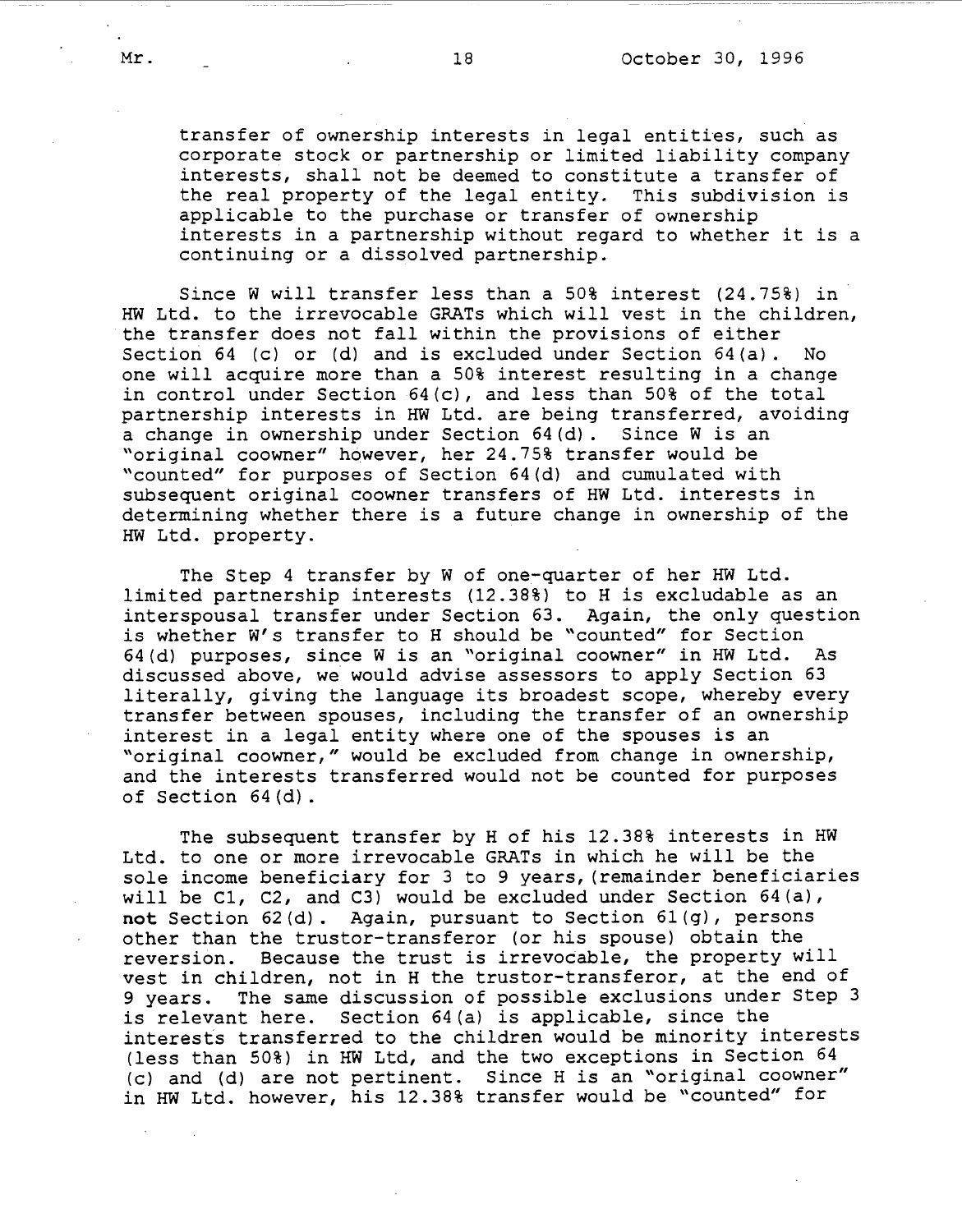purposes of Section 64(d) and cumulated with prior and/or subsequent original coowner transfers of HW Ltd. interests, in determining a future change in ownership of HW Ltd. property.

# **2. Proposed Transaction No. 2** - **excluded from change in ownership, Sections 62(a) (2) and 63.1.**

#### **Steps 1 and 2**

The first step involving the transfer of Parcels C and A from HW Ltd. to H and W as community property is excluded from change in ownership under Section 62(a) (2) as a change solely in the method of holding title to the properties and in which the proportional ownership interests remain the same. The fact that proportional ownership interests remain the same. Hand W, as HW Ltd. partners, are "original coowners" does not trigger a change in ownership under Section 64(d), because the interests being transferred are real property interests, rather than partnership interests, per earlier discussion.

The second step involves the transfer of Parcels C and A to one or more irrevocable CLATs. Based on our understanding, a CLAT is a "Charitable Lead Annuity Trust" into which the grantor transfers property for the benefit of a charity which is the sole income beneficiary for a number of years, upon the expiration of which the remainder beneficiaries, who are family members, receive the remainder in the property at the termination of the income interest. The trust is irrevocable by the grantor and no interest is retained by the grantor, except the right to report all the income payable to the charity on the grantor's personal tax returns. Apart from the application of an exclusion, there is a present transfer (change in ownership) of beneficial interest in the property (Parcels A and C) transferred to the **CLATs.** 

In the facts submitted, the charity will be the sole income beneficiary for the subsequent 10 to 12 years, at which time, the beneficial interests in the property (HW Ltd. interests) will vest in persons (Cl, C2, and C3) other than the trustortransferors. There is a change in ownership when real property is transferred to an irrevocable trust and the beneficial interests in the property do not vest/remain in the trustortransferors. The Section 62(d) exclusion per Rule 462.160(b) (2) is not applicable for similar reasons, because the trustortransferors do not remain or become the sole present beneficiaries upon termination of the CLATs. However, because the transfers constitute real property beneficial interests and will be made between parents and children, the parent/child exclusion in Section 63.1 would be applicable, providing a claim is timely filed and all other requirements are met.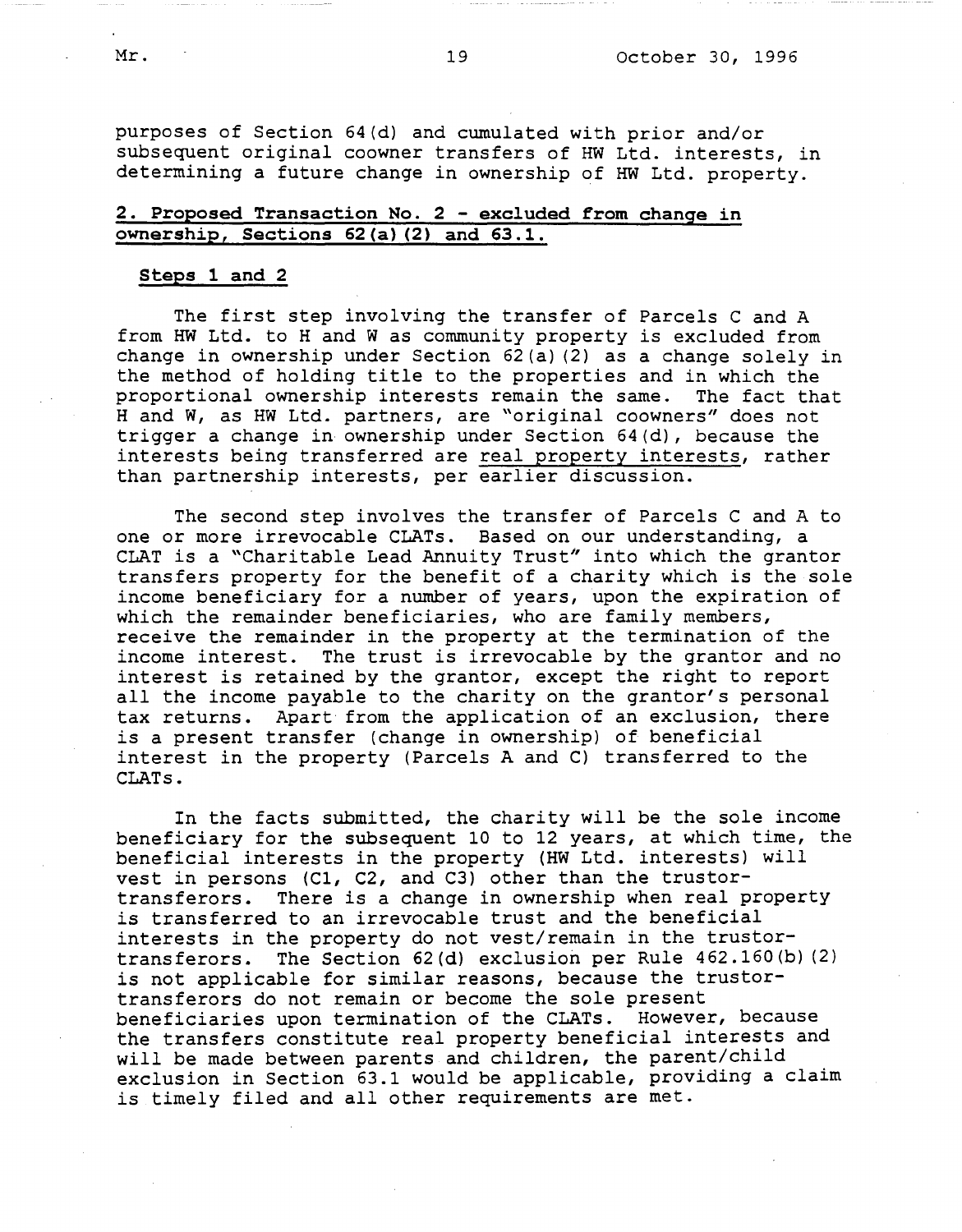Although Hand W would be taking an extra step at the outset to transfer partnership real properties to themselves, the step transaction doctrine would not be applicable to this transaction because of the legislative intent stated in Section 63.1. In Penner v. Santa Barbara County, (1995) 37 Cal.App.4th 1672, the court held that the parent-child exclusion would have been applicable and the step transaction doctrine would not have been violated if the owner (mother) had first transferred the property to herself and her children and then to the partnership. Here, H and Ware doing exactly that by transferring the parcels first to themselves and then to their children as the present beneficial owners of property in the CLATs. Section 63.1 would be applicable even if the children subsequently transfer their respective real property interests back to HW Ltd. or to a reconstituted partnership composed of parents and/or children. And although H and W are "original coowners," the parents' transfers should not be "counted" under Section 64(d) when undertaken for the purpose of following the steps described in the statement of legislative intent in Section 63.1.

## **3. Proposed Transaction No. 3** - **no change in ownership under Section 64(a), parent/child exclusion not applicable.**

The irrevocable transfer (assignment) by H and W of 40% of their interests in HW Ltd. to one or more CLATs, in which the charity will be the sole income beneficiary for the following 3 to 7 years and Cl, C2, and C3 will retain the reversion and beneficial interest(s), is also excluded from change in ownership under Section 64(a), but **not** under Section 62(d). Because the property transferred (HW Ltd. interests) vests in Cl, C2, and C3, persons other than the truster-transferors, the trust exclusion in Section 62(d) is not applicable. (Section  $61(q)$ .) The fundamental difference between this and Proposed Transaction No. 2 above, is that the property transferred to the CLATs constitutes partnership interests rather than real property.

Because of this difference, the parent/child exclusion would **not** be applicable, since the property transferred is a 40% interest in HW Ltd. and not real property as required by Section 63.l(a). This transaction is similar to the situation in Penner v. Santa Barbara County, (1995) 37 Cal.App.4th 1672, where the transfer is not made directly between parents and children, but between the limited partnership and the children. The Hand W partnership interests would be transferred from the limited partnership to the children, contrary to the plain language of the statute.